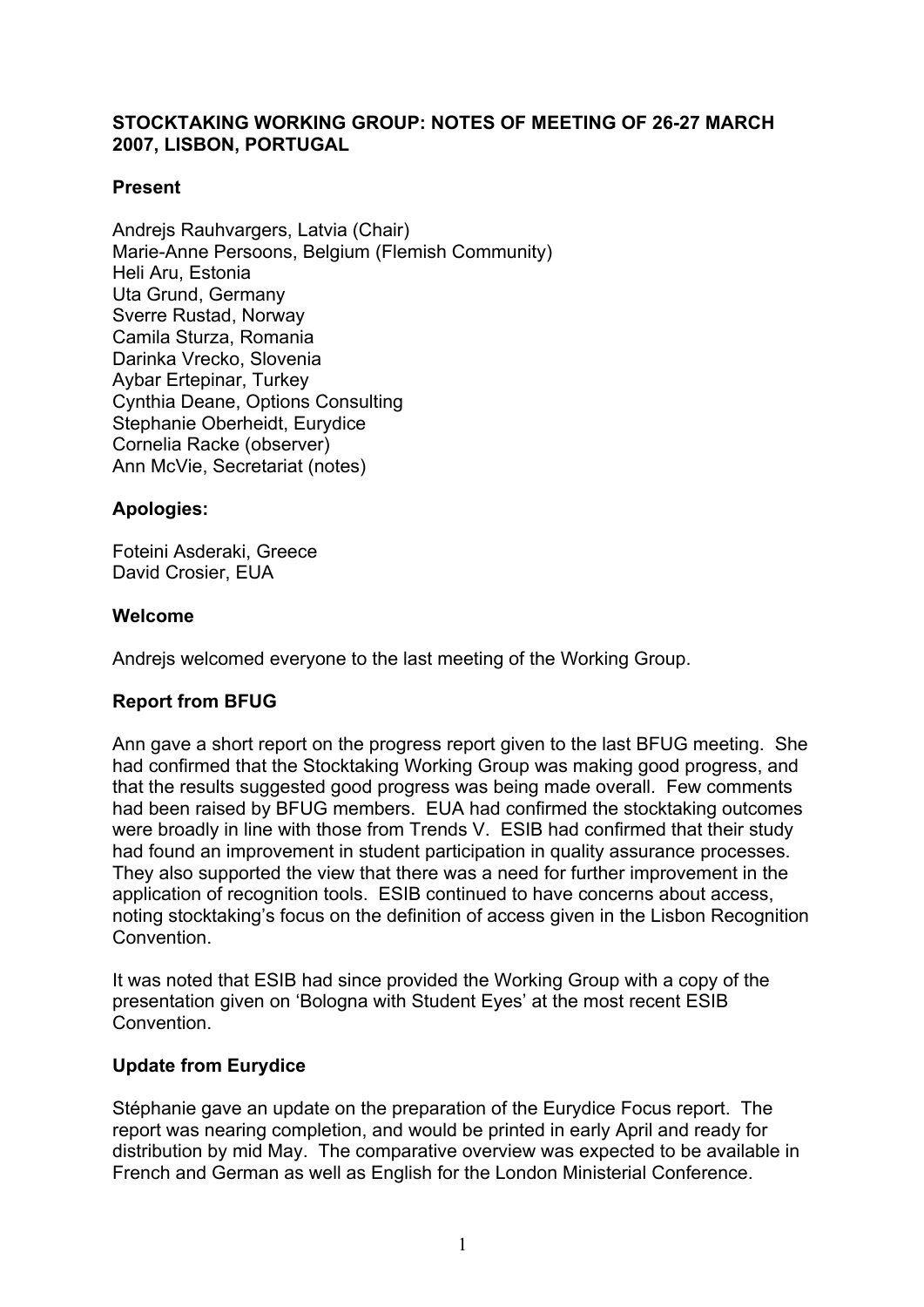Information had been obtained for all bar a few Bologna countries. Spain had recently requested a significant change relating to the use of a credit system compatible with ECTs. It would be useful to cross reference this with the stocktaking scorecard.

Stéphanie thanked all those who had helped provide the information for the Focus report. She also offered to send group members a copy of the key data and governance reports for information.

### **Discussion of Chapter 3**

Andrejs presented the most recent results of the scorecard analysis. The recently agreed changes had resulted in a change to the mean and highest scores, but not the indicators attracting the lowest scores.

Cynthia then presented the draft Chapter 3, which analysed the results of the scorecard. Individual country scorecards had been issued for checking. A number of requests for changes were received, some down as well as up. Most were supported by additional information that had not been provided in the National Reports. Some requests for changes had been accepted, others had not. Some were identified as being points for inclusion in the short summary that would accompany each country scorecard. The summary text for each scorecard would be issued to the relevant country for comment. All texts would be issued to the Working Group for info.

In discussion, the following points were made:

- The report should refer to the problems arising from late submission of the National Reports. One had been three months late.
- The report should also refer to the continuing need to improve the quality of the data on which stocktaking was based. This included validating the data by reference to data sources other than the National Reports, such as Trends, Eurydice etc. This should not however detract from the role of stocktaking in helping to develop a self evaluation culture within the Bologna Process.
- Comments were raised on the apparent contradiction between the 'greenness' of the scores for quality assurance, and the intention to highlight the need for further development of a quality improvement culture in the next period. It was, however, recognised that there was a difference between establishing a system and embedding a quality improvement culture.
- The text should identify the future challenges evident from the stocktaking exercise. They might not necessarily align with the future challenges identified by individual country members. For example, collectively, there was still a need to improve recognition.
- There was a need to acknowledge that some countries had improved their recognition procedures, without necessarily being able to ratify the Lisbon Recognition Convention.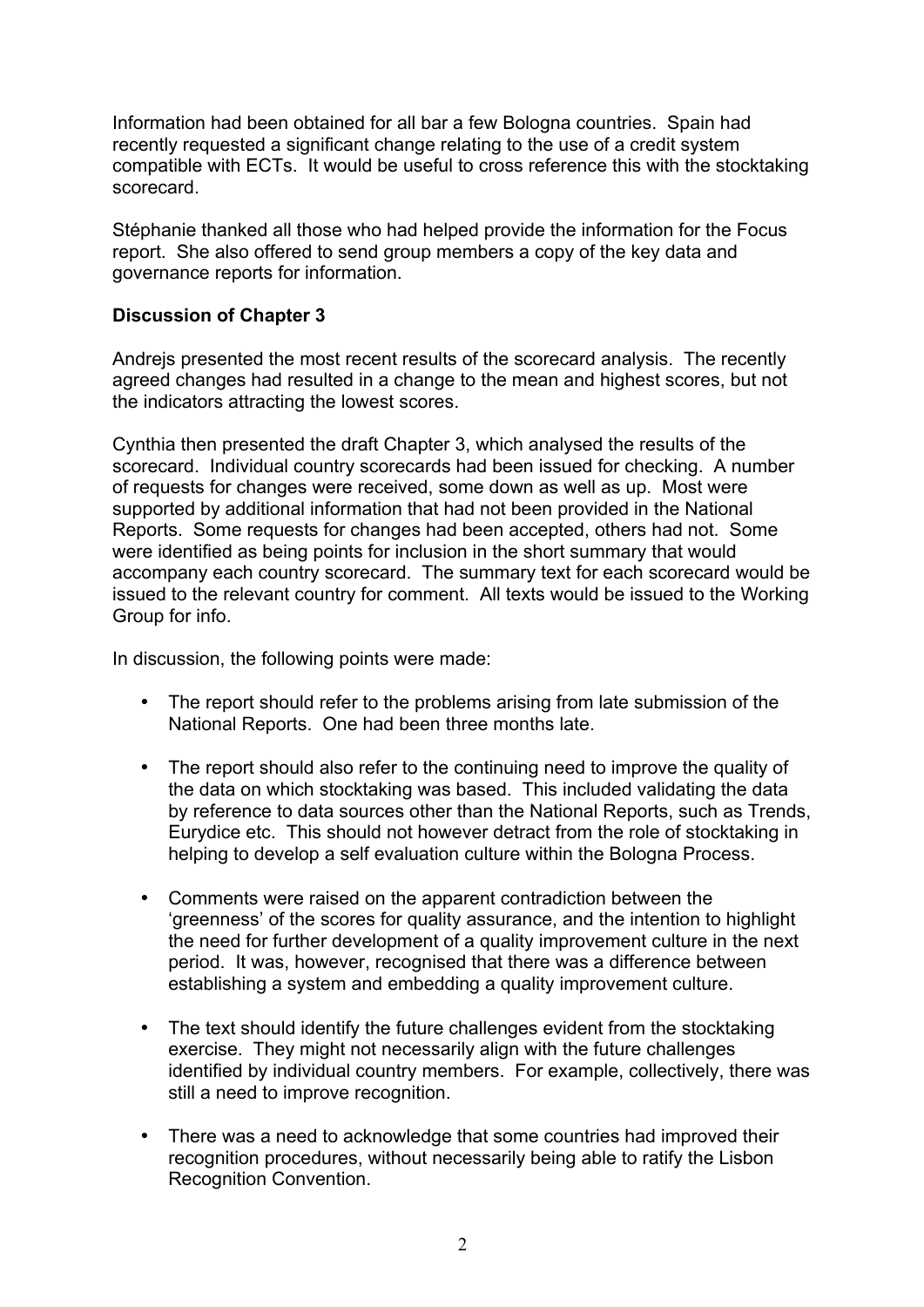- It was suggested that the mean score tables might be moved to the end of Chapter 3 and included in the Executive Summary.
- To add understanding, percentage figures should be included in the horizontal bar charts. Key points in the text should also be highlighted in some way.
- Further examples of good practice should be incorporated in the text, including illustrations of how some countries had made good progress in specific areas.
- The rational for revising some of the indicators from the last exercise should be included in Chapter 2. A weblink to the previous indicators should also be added.
- It was acknowledged that a glossary of key terms might be a useful addition for future stocktaking exercises. This could be included in Chapter 5.
- In view of the stage of development of National Qualifications Frameworks it might be helpful for the report to suggest that the London Communiqué should confirm that the underlying principles of a National Qualifications Framework should be in place by 2010. This would allow full implementation to take place over a longer timescale, as full implementation of the frameworks, incorporating credit rated curricula and learning outcomes, might take some time longer.
- The text on National Qualification Frameworks should also comment on their relationship to quality assurance.
- A key point should be included in the text under each indicator.
- References to other data sources should be added as appropriate throughout the report.
- The conclusions should highlight the need for a greater emphasis on internal quality.
- Germany, the Netherlands/Belgium and the Nordic countries might provide illustrations of how to enhance international co-operation in quality assurance. ENQA might also be asked to describe how countries had organised a peer of their national quality assurance agencies.
- In future, it might be useful to consider how effective Diploma Supplements were in improving recognition of qualifications. The ENIC/NARIC network might be asked to review the implementation of Diploma Supplements and advise on whether they followed the correct format.
- The text might refer to the fact that ratification of the Lisbon Recognition Convention was taking longer than might have been expected. Despite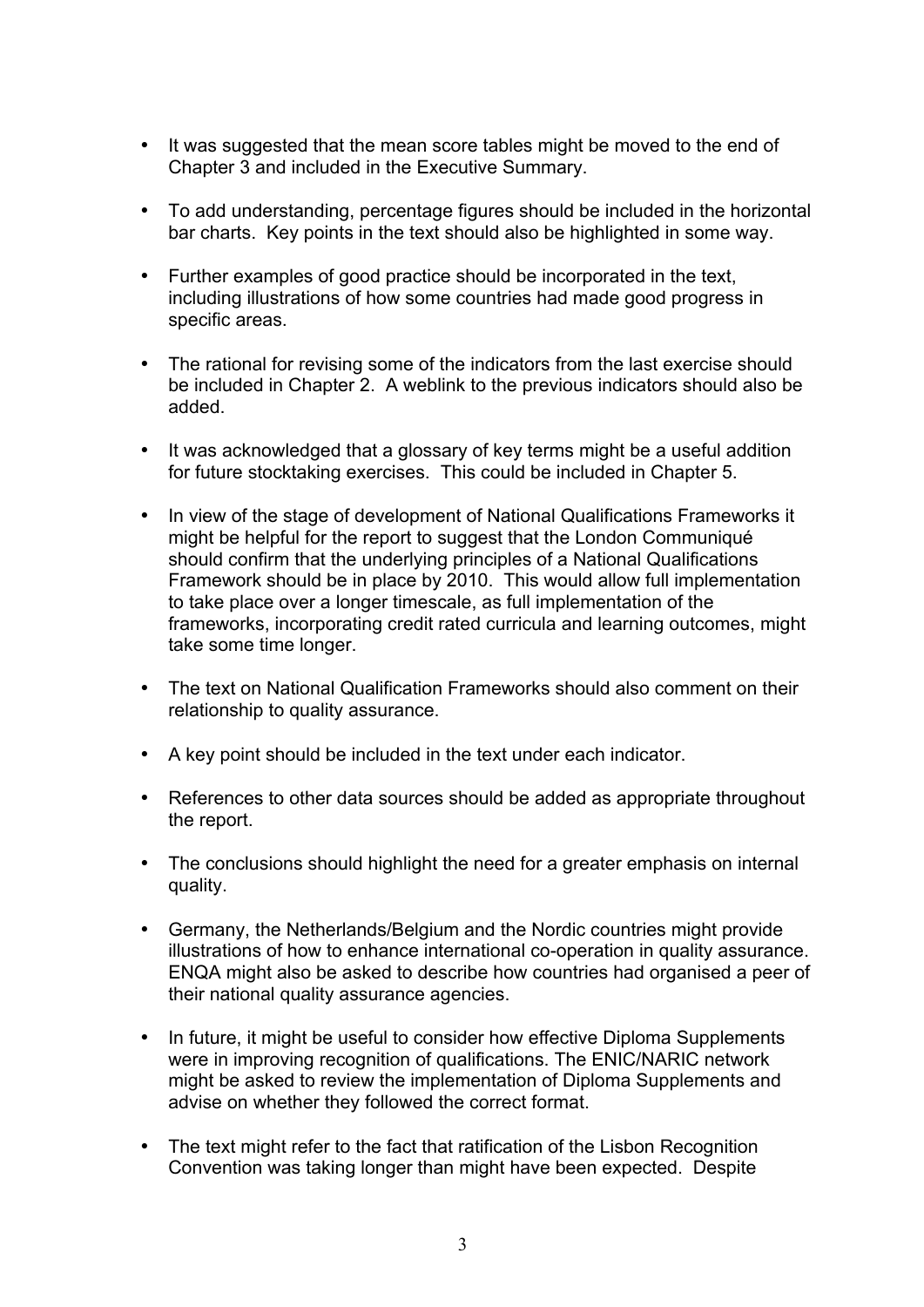progress in awarding national legislation in a number of countries, only one country had ratified the Convention over the last two years.

- The text on ECTS might refer to ESIB's concerns about inappropriate workload measurement and application of learning outcomes.
- Flanders, France, Norway, and the UK might provide examples of how to improve recognition of prior learning.
- Future exercise should focus on the number of joint degrees in place, now that legal barriers to the establishment of joint degrees had been largely removed.
- The Eurydice analysis suggested there might be some discrepancies with the scorecard, Cynthia and Stephanie would check.

### *It was agreed that:*

*Cynthia would check the score for indicator 1 for Azerbaijan.* 

*Sverre and Camelia would assist with proof checking the report.* 

### **Chapter 2**

Cynthia led a discussion of the draft Chapter 2.

- In discussion, the following points were made:
- The focus of the section should be on what had been done differently since the previous exercise.
- Comments on the strengths and limitations of the methodology should be included in the final section, rather than with the scorecard.
- A reference should be added to the Working Group's co-operation with EUA, Eurydice, ESIB, ENQA and the Qualifications Working Group.
- The section should describe the approach taken, including securing BFUG's, and the Board's, approval of the approach and the indicators used.
- In describing the approach taken to developing the indicators for 2007, the text should highlight the Working Group's conclusion to omit flexible learning paths and the development of the third cycle from the scorecard element of stocktaking.
- Chapter 1 or Chapter 2 should refer to the expectation in the Bergen Communiqué that the three intermediate priorities set in the Berlin Communiqué should be largely completed by 2007. The text should also comment on the broader purpose of stocktaking, to assess overall progress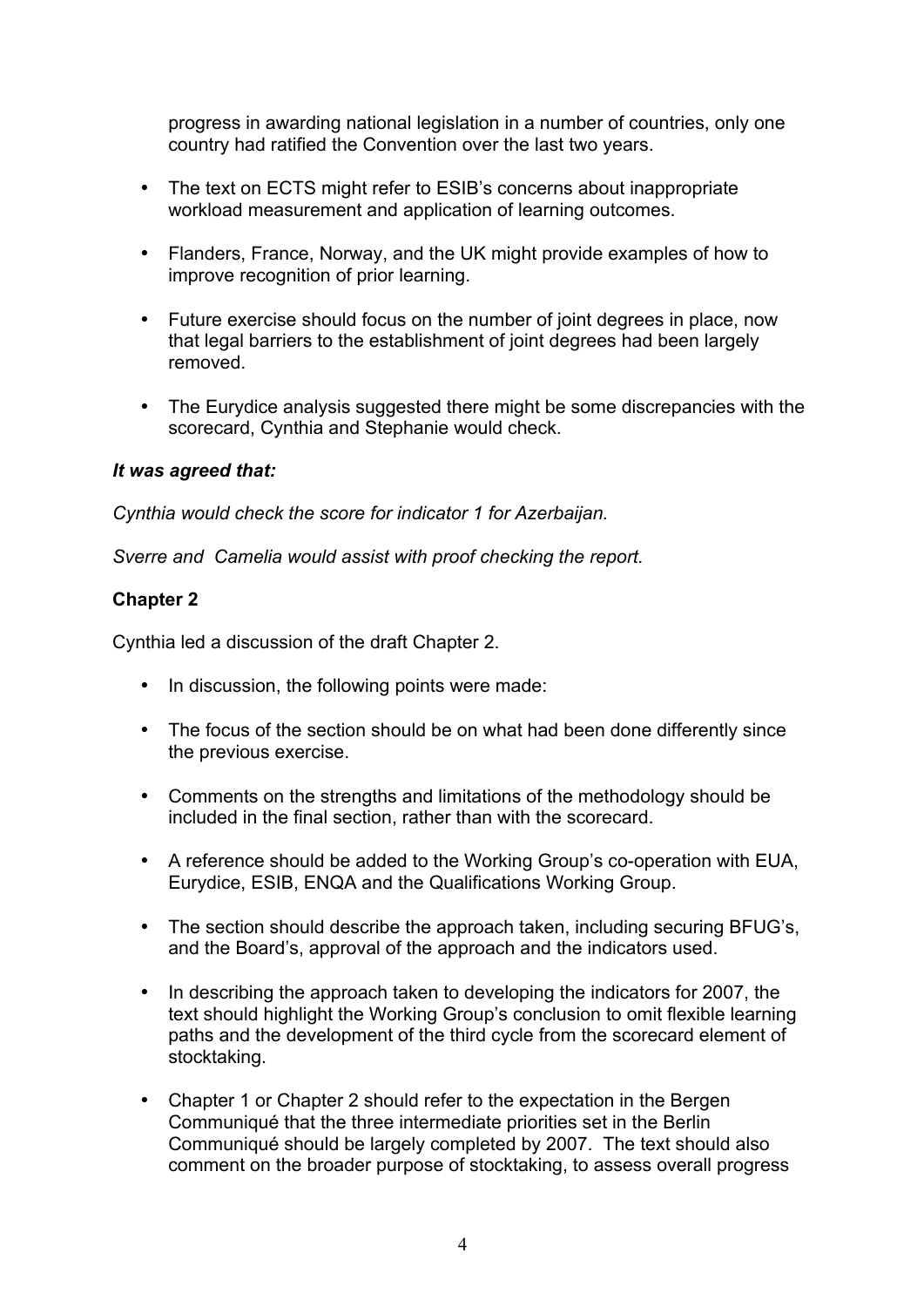towards the goals of the Bologna Process, rather than comment in detail on the status within each country member.

- In summary, Chapter 2 should explain:
	- o Why only some elements had been included in stocktaking;
	- o Why the scorecard had not been applied to all elements; and
	- o Why the indicators were more demanding.

# **Chapter 1**

Cynthia sought comments on the draft of Chapter 1.

In discussion, the following points were made:

- The report should be collapsed into 3 sections:
	- o Introduction and methodology
	- o Analysis
	- o Conclusions and recommendations.
- The reference to the recommendations from the previous stocktaking exercise should be omitted. Rather, it should only refer to the Bergen Communiqué and the agreement that stocktaking should continue.

### **Chapter 4**

Cynthia sought comments on the draft Chapter 4.

In discussion, the following points were made:

- Comments on issues for the future should be moved to the new section three.
- References to credit should refer to the use of credit for transfer and accumulation. The linkages between quality assurance and recognition should also be underlined.
- Comments on the employability of Bachelor graduates should refer to the gradual introduction of Bachelor courses in some countries. This meant their employability was as yet largely unproven. The text might also comment on the need to improve the employability of Bachelor graduates in the public service.

#### **Conclusions and recommendations:**

Andrejs opened the discussion on conclusions and recommendations by reminding the group of the areas where most and least progress appeared to have been made. He then invited comments on possible conclusions and recommendations.

In discussion, the following points were made: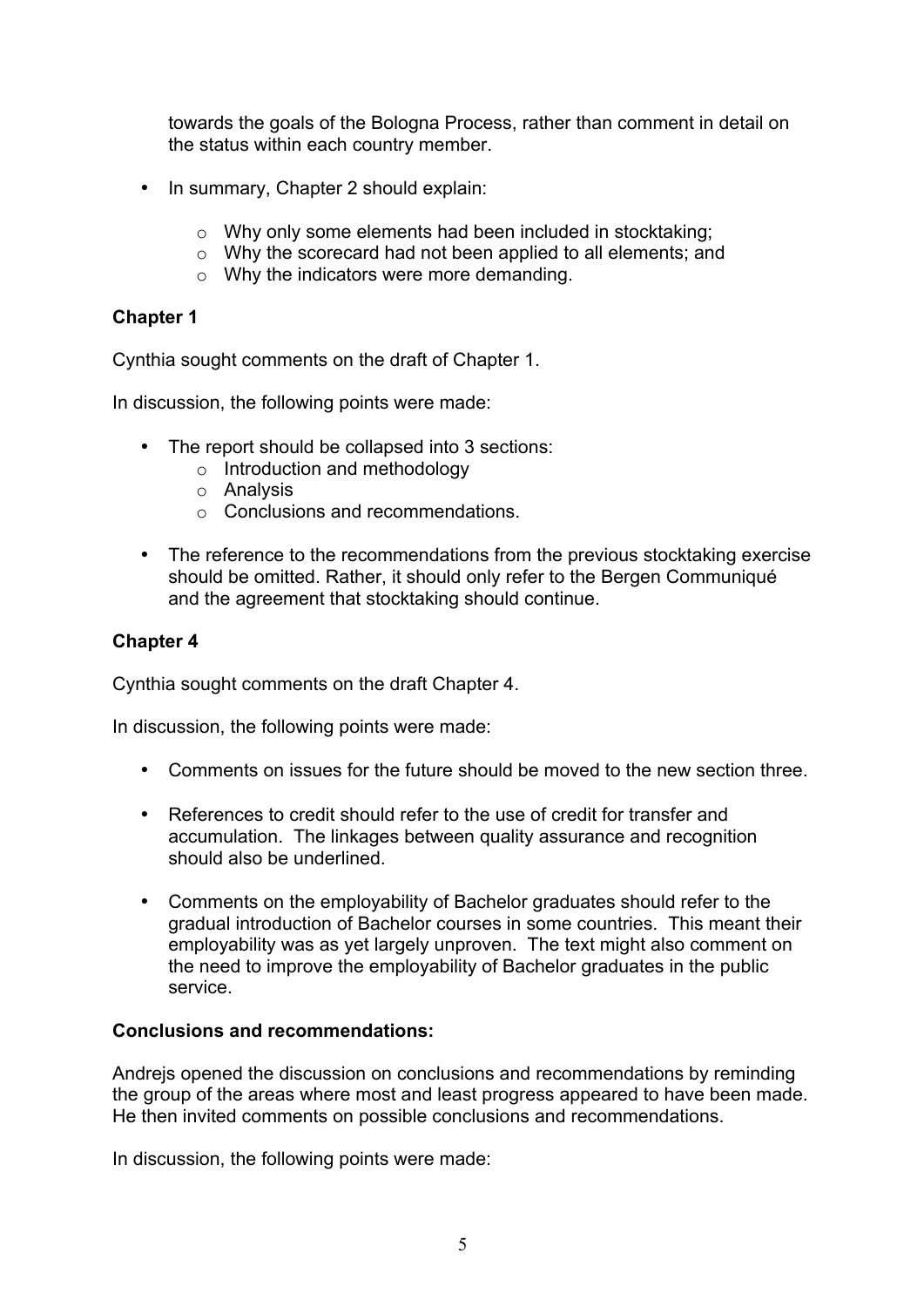- The issue of the recognition of qualifications within cycles should be addressed within the context of the elaboration of National Qualifications **Frameworks**
- Lifelong learning, flexible learning paths and the recognition of prior learning should be included as areas where less progress appeared to have been made.
- The conclusions and recommendations should look ahead to 2010 and the realisation of the EHEA. It was, however, difficult to be too precise, as few concrete goals had been set for 2010.
- The conclusions should be based on the results of the stocktaking. This included highlighting the uneven nature of the progress being made; and the fact that setting clear objectives appeared to drive change.
- Analysis of the stocktaking results suggested future efforts might be concentrated on the following areas:
	- o employability
	- o learning outcomes and the interdependency with credit transfer and accumulation; quality assurance; lifelong learning and recognition.
	- o developing a quality improvement culture
	- o fully implementing recognition tools, such as Diploma Supplement and ECTS
	- o enhancing the links between ENIC/NARIC network and BFUG
	- o improving the situation for learners
- There should not be any more than 3 or 4 main recommendations. The general comments on progress in the current draft of Chapter 5 could form the basis of the Executive Summary.
- The overall tone and message from the report should be positive. Good progress was being made and stocktaking was an effective method of assessing collective progress towards the overall goals of the Bologna Process.
- There should also be some recommendations for future stocktaking. This should include recommending that stocktaking should continue, highlighting its constraints as well as its positive features.
- It might also comment on the fact that use of quantifiable scorecard indicators was only appropriate after a certain stage of development.
- It might not be appropriate to apply the scorecard approach to recognition of prior learning, lifelong learning or employability at this stage. Any future stocktaking on those issues should be based on a clearer definition of the concepts and a qualitative assessment, rather than on a quantitative assessment of progress only.